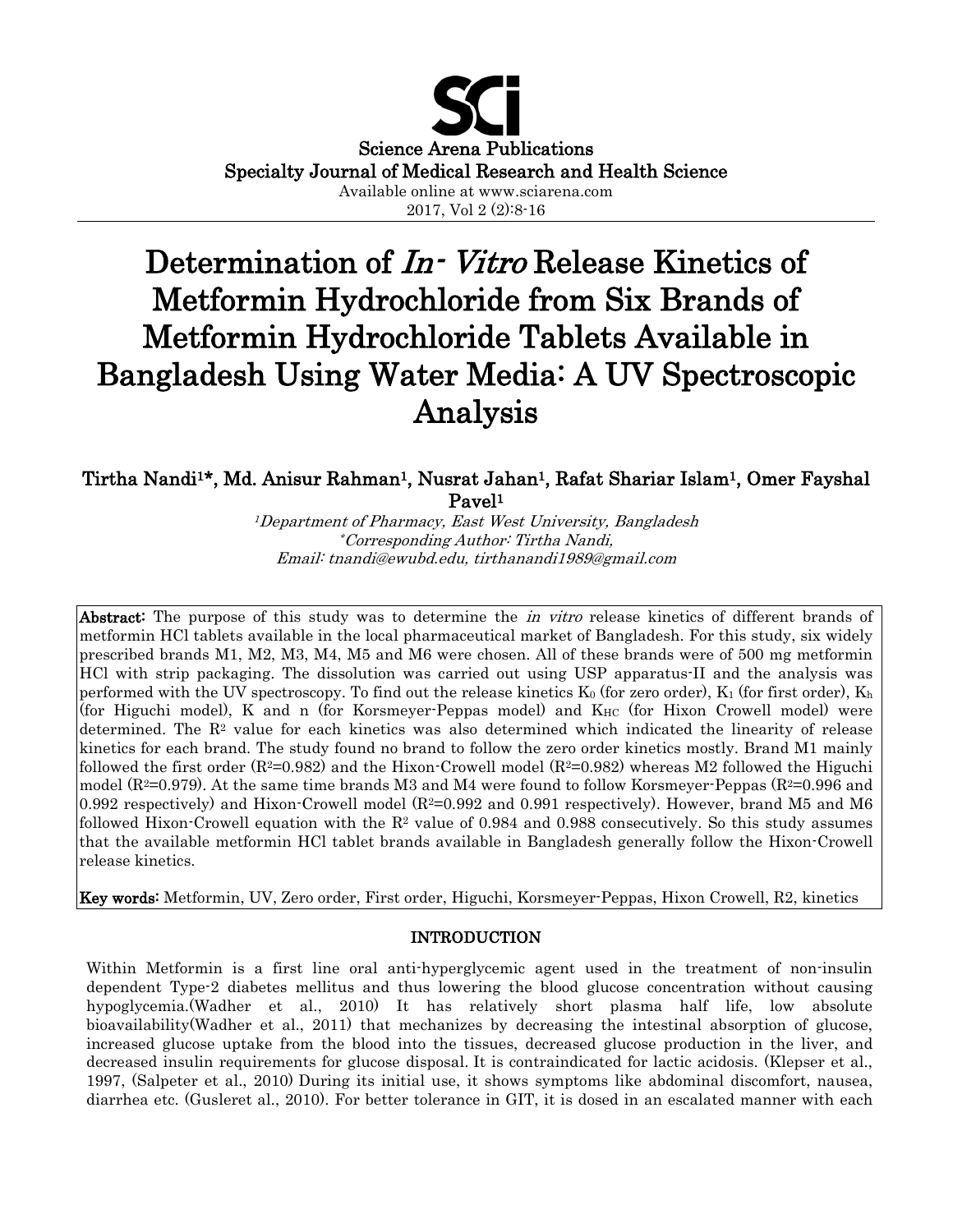meal. (Odidi et al., 2001) Metformin shows anti-hyperglycemic activity by suppressing glucose production by the liver (hepatic gluconeogenesis). It activates adenosine monophosphate-activated protein kinase; an enzyme that helps in insulin signaling and also by glucose and fats metabolism etc. (Cusi et al., 1996), (Davidsonet al., 1997), (Setter et al., 2003).

Dissolution is the process of how the active pharmaceutical ingredient is released from the solid-state matrix of the dosage form into media within the gastrointestinal tract. In other words, dissolution testing is an in vitro method of how much an active pharmaceutical ingredient is solubilized into the GI media under specified standard condition. (Roy et al., 2013). Physiological availability of the drug substance along with its product release and stability testing is measured and signified by dissolution testing especially in case of oral solid dosage forms. (Roy et al., 2013).

Release kinetics can be defined as the reaction rate or order by which a drug is extracted out from the solidstate matrix of the dosage form. In vitro dissolution testing helps to determine the percent drug release from a tablet (for oral solid dosage form) and also to find out their release kinetics. It also guides the optimization of drug release as well dissolution efficiency from formulations. (Sheorey et al., 1991), (Khan et al., 1975).

In Bangladesh, a lot of national and multinational companies having different brands of metformin hydrochloride are available. This paper shows the *in vitro* dissolution study and determination of release kinetics of six brands of metformin hydrochloride in deionized water media of six different national brands.

# Materials and methods:

All the materials and equipment's are mentioned in the table 1.

| <b>Standard Active drug</b> | Metformin hydrochloride                                              |  |  |  |
|-----------------------------|----------------------------------------------------------------------|--|--|--|
| Solvents and reagents       | Deionized water/distilled water.                                     |  |  |  |
| Equipment                   | UV spectrophotometer, Tablet dissolution tester, Analytical Balance. |  |  |  |
| — <u>11. a</u>              |                                                                      |  |  |  |

Table 1: Materials and equipment's

Six national brands of marketed metformin hydrochloride tablets of the test drug were collected from various pharmaceutical stores. These were randomly coded as (M1, M2, M3, M4, M5, M6) in table 2.

| <b>Brand Names</b> | M1            |
|--------------------|---------------|
|                    | M2<br>2.      |
|                    | 3. M3         |
|                    | M4<br>4.      |
|                    | 5. M5         |
|                    | M6<br>6.      |
| API in each tablet | 500 milligram |
| Packaging          | Strip         |

Table 2: Coded brand names of six brands of metformin HCl tablets

# In vitro dissolution study:

The *in vitro* dissolution study performed at USP type II apparatus (paddle type) at 100 rpm with a temperature of 37±0.5°C was divided into six sections assembly. Dissolution was carried out in 900 ml deionized water in each of the assembly. 5ml of dissolution medium was withdrawn by pipette at specific time intervals during 50 minutes of dissolution study. It was analyzed at 233.5 nm after filtration. The drug release data of the six brands were given input in various release kinetics equation such as zero order, first order, Higuchi, Korsmeyer-Peppas, Hixson Crowell equations to interpret their release kinetics of each. (Wadher et al., 2010), (Wadher et al., 2011), (Roy et al. 2013), (Biswas et al., 2008), (Mandal et al., 2008).

# Determination of Release Kinetics:

# Equation for Zero order kinetics:

The zero order equation assumes that the rate of drug release is independent of drug amount in the tablet matrix and the cumulative amount of drug release is directly proportional to time. The equation may be as follows: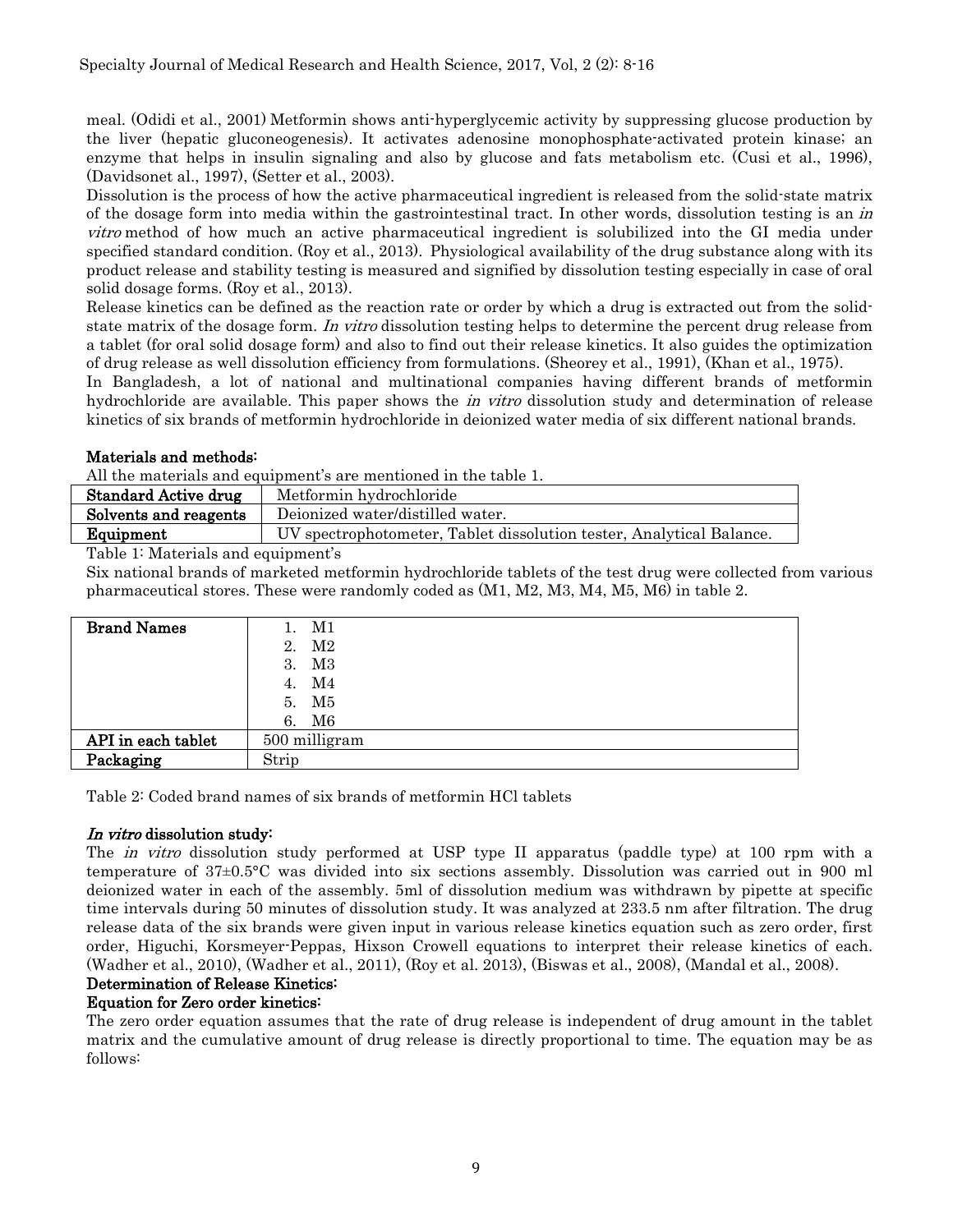C=K<sub>ot</sub>; Where, C= cumulative drug release at 't' time; K<sub>0=</sub> zero order rate constant, t =time. A graph of cumulative drug release vs time would yield a straight line with a slope equal to  $K_0$  and intercept the origin of the axes. (Mandal et al., 2008), (Espenson, 1995).

#### Equation for first order kinetics:

The release behavior of first order equation expressed as log cumulative percentage of drug remaining against time. The equation may be as follows:

log C=log C<sub>0</sub> – k<sub>1</sub>t/2.303; Where, C=amount of drug undissolved at 't' time,  $C_0$  is drug amount at  $t = 0$ , k1 is the first order release rate constant. A graph where log C is plotted against time, would yield a straight line with a slope  $-k_1/2.303$  and an intercept of logarithm of C<sub>0</sub>. (Mandal et al., 2008), (Espenson, 1995).

#### Higuchi Equation for Drug Release:

The Higuchi release model is described as cumulative percentage of drug release versus square root of time. The equation may be written as:

 $Q=K_h\sqrt{t}$ ; Where,  $Q=$  the amount of drug dissolved at time t.  $K_h$  is the constant reflecting the design variables of the system. Hence, drug release rate is proportional to the reciprocal of the square root of time. (Vanderpoel et al., 2004), (Kumar et al., 2008), (Siepmann et al., 2011), (Higuchi et al., 1963).

#### Korsmeyer-Peppas Equation for Drug Release:

The Korsmeyer-Peppas Model was developed to specifically model the release of a drug molecule from a polymeric matrix, such as a hydrogel. Korsmeyer et al. developed the following equation:

 $\log (M_t/M_f) = \log k + n \log t$ ; Where  $M_t$ =amount of drug release at time t;  $M_f$ = amount of drug release after infinite time; K= release rate constant incorporating structural and geometric characteristics of the dosage form; n= diffusional exponent indicative of the mechanism of drug release.

The log value of percentage drug dissolved is plotted against log time for each formulation according to the equation. A value of n less than 0.45 indicates Fickian (case I) release; n value ranging from 0.45 to 0.89 indicates non-Fickian (anomalous) release; n greater than 0.89 indicates super case II type of release. Case II generally refers to the erosion of the polymeric chain and anomalous transport (Non-Fickian) refers to a combination of both diffusion and erosion controlled drug release. (Basak et al., 2008), (Peppas et al., 1989).

#### Hixson-Crowell Cube Root Law for Drug Release:

It is the law that provides idea about the evaluation of drug release pattern changes with the surface area and the diameter of the particles/tablets. It is mentioned as the (cube root of the percentage of initial drug cube root of the percentage of drug remaining in the matrix) vs time. The equation may be as follows:

 $Q_0^{1/3} - Q_t^{1/3} =$  KHc.t; Where  $Q_0$  is initial amount of the drug in the tablets,  $Q_t$  is the amount of drug remaining in time t and  $k_H$ c is rate constant for the Hixson-Crowell cube root law. (Singhvi et al., 2011), (Niebergall et al., 1963).

# Result:

For the determination of drug release from metformin hydrochloride tablet, a standard curve was prepared using a concentration range of 0-10 microgram per milliliter. The pure active ingredient was supplied by Incepta Pharmaceuticals Ltd. which is one of the leading pharmaceutical companies in Bangladesh. The dissolution media used in the release kinetics determination was water. That is why, same deionized water was used for the preparation of standard curve. The standard curve provided an equation:  $y=0.074x-0.005$ with a  $R<sup>2</sup>$  value of 0.999 which indicates sufficient linearity of the standard curve.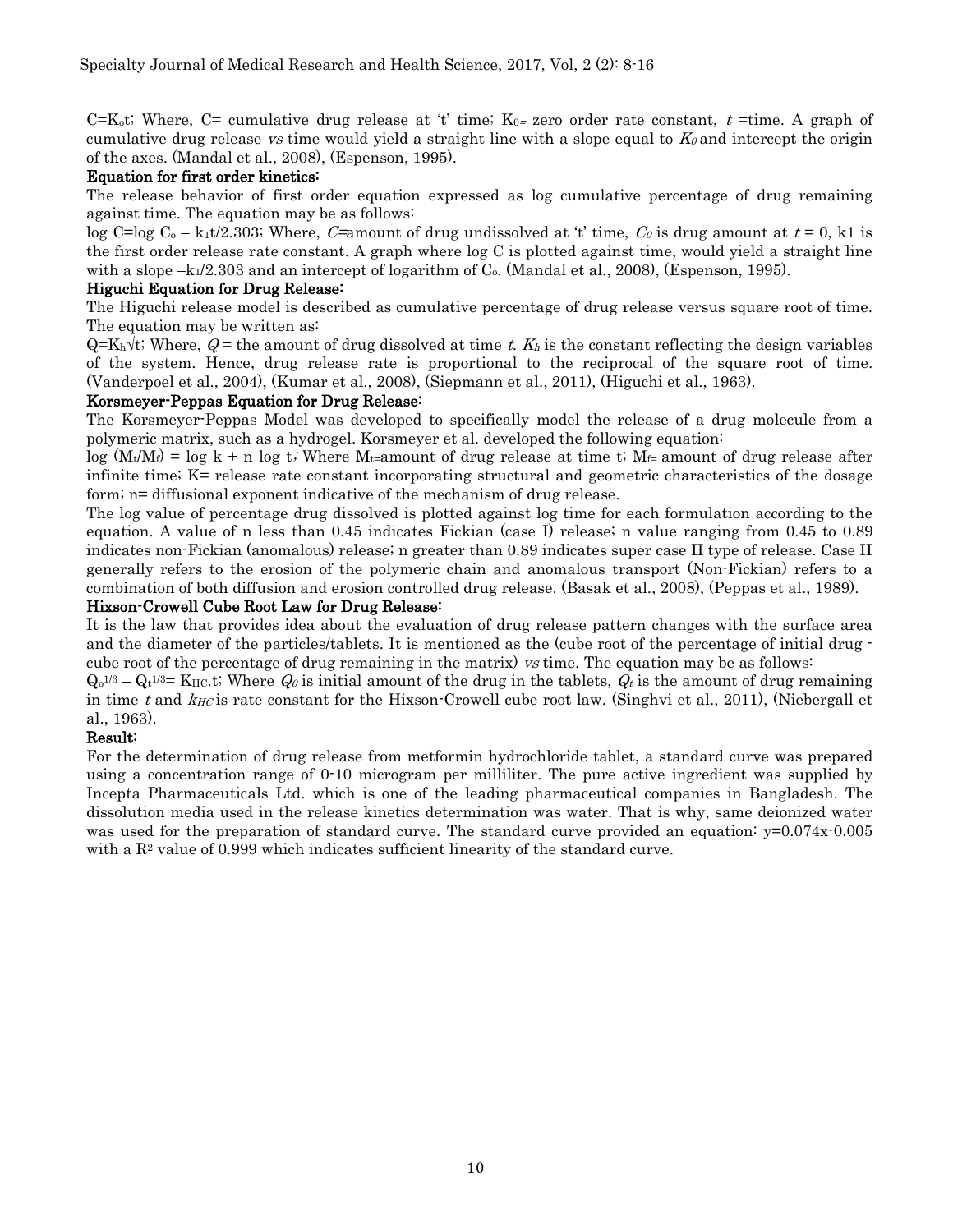

Figure 01: Standard curve of Metformin HCl

| Time     | Cumulative percentage of drug released from Metformin<br><b>HCl</b> Tablets |       |          |       |       |       |  |
|----------|-----------------------------------------------------------------------------|-------|----------|-------|-------|-------|--|
| (minute) | M1                                                                          | M2    | M3       | M4    | M5    | M6    |  |
| 0        | $\theta$                                                                    | 0     | $\Omega$ | 0     | 0     | 0     |  |
| 10       | 15.44                                                                       | 32.04 | 21.39    | 17.22 | 17.07 | 15.52 |  |
| 20       | 40.98                                                                       | 38.88 | 32.89    | 32.4  | 46.61 | 43.65 |  |
| 30       | 50.29                                                                       | 47.26 | 44.1     | 40.09 | 53.57 | 57.18 |  |
| 40       | 57.42                                                                       | 60.78 | 53.09    | 56.37 | 67.62 | 66.85 |  |
| 50       | 71.02                                                                       | 72.56 | 65.72    | 62.64 | 81.11 | 81.79 |  |



Figure 2: Zero Order Plot of Six Brands of Metformin HCl Tablets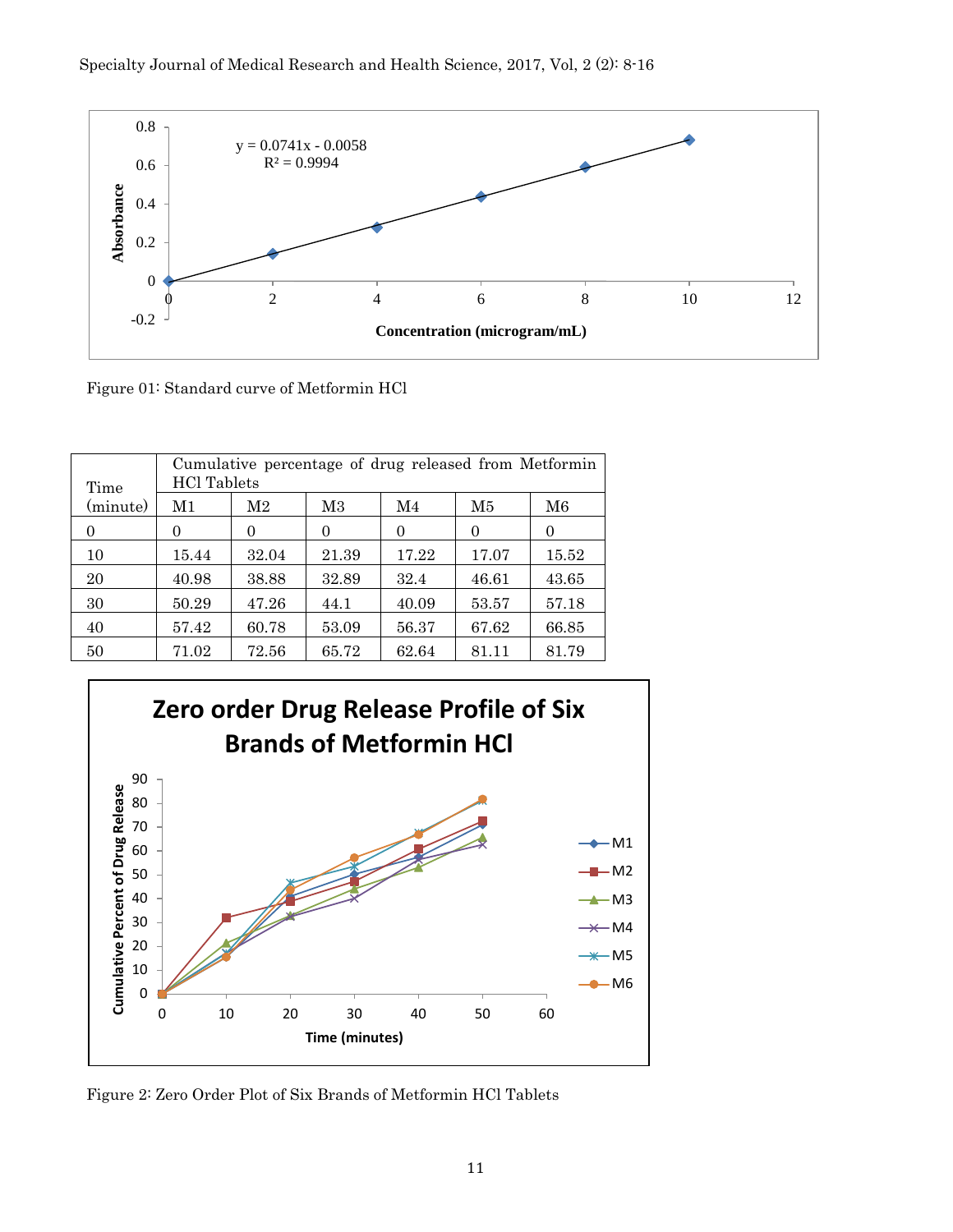

Figure 3: First Order Plot of Six Brands of Metformin HCl Tablets



Figure 4: Higuchi Plot of Six Brands of Metformin HCl Tablets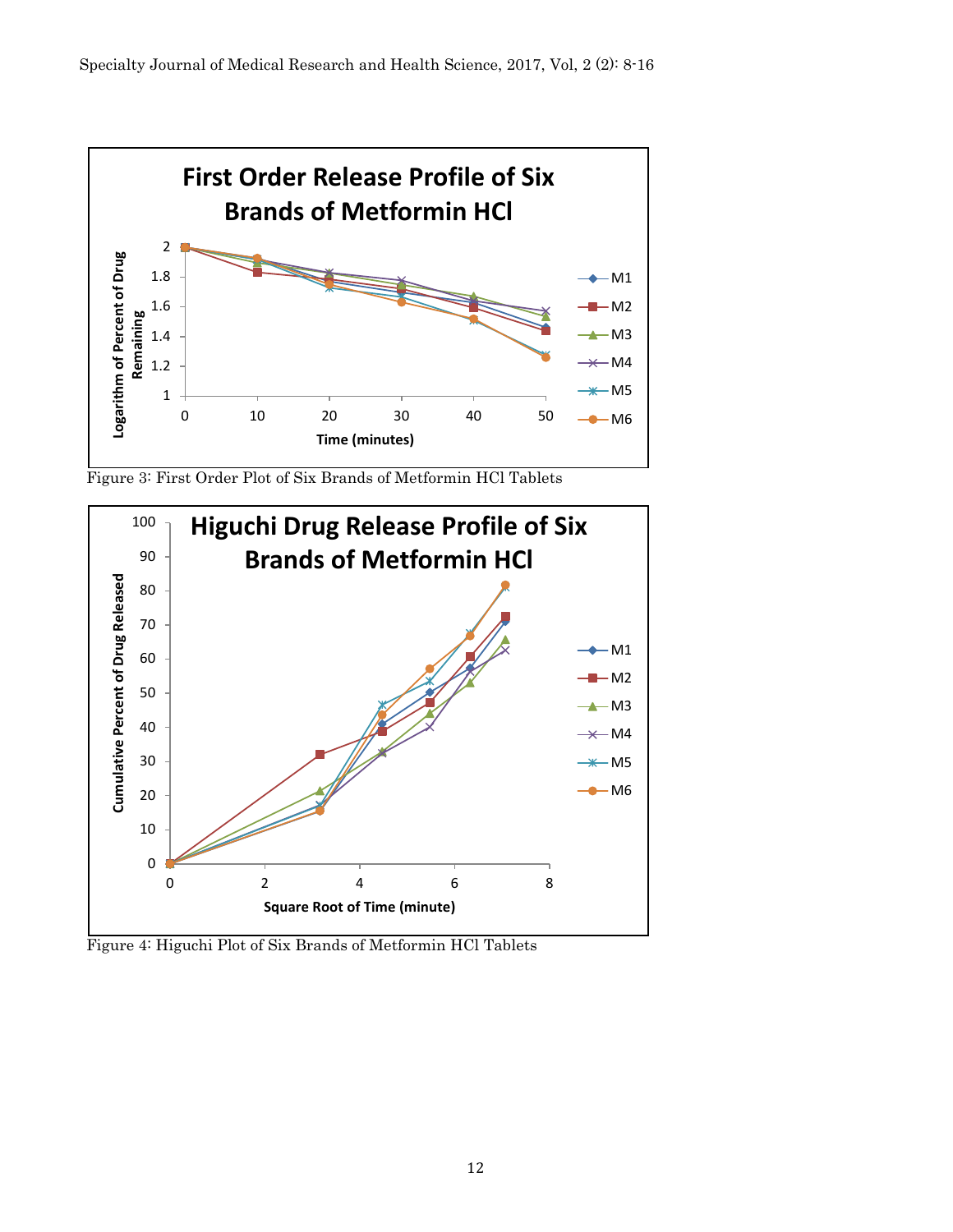

Figure 5: Korsmeyer-Peppas Plot of Six Brands of Metformin HCl Tablets



Figure 6: Hixson Crowell Plot of Six Brands of Metformin HCl Tablets

There are a number of commercially available metformin HCl tablets in Bangladeshi pharmaceutical market. The aim of this recent experiment was to evaluate the release kinetics as well as release mechanism of drugs from the drug matrix. Five mathematical equations were used to determine the release kinetics of drugs from the drug matrix. The  $R<sup>2</sup>$  value obtained from the curves are the indicative of drug release kinetics. And Korsmeyer-Peppas equation was used to determine the release mechanism.

The cumulative drug release against time is shown in table 4. A zero order graph was prepared using the cumulative drug release pattern against time. After 10 minutes, all the brands provided drug release less than 20% except brand M2 (32.04%) and brand M3 (21.39%). After 50 minutes of drug dissolution, six brands showed a cumulative drug release of 71.02%, 72.56%, 65.72%, 62.64%, 81.11% and 81.79% respectively. Zero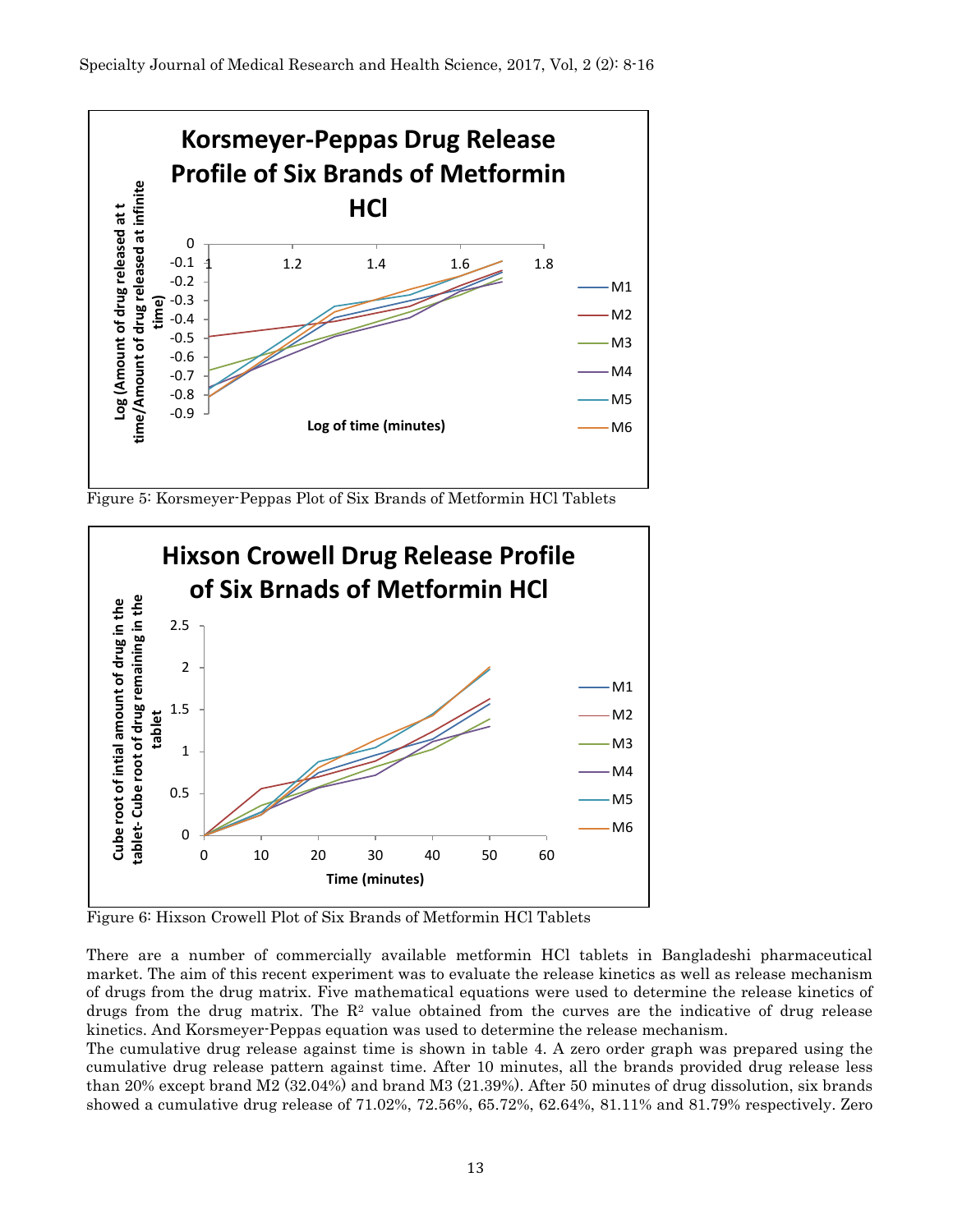order rate constants and  $\mathbb{R}^2$  values were determined from the graph. Brand M4 provided the highest  $\mathbb{R}^2$  value of 0.982. And brand M2 displayed least  $\mathbb{R}^2$  value of 0.938. The release rate constants range from 1.243 to 1.647.

According to the first order drug release kinetics, the rate of drug release is directly proportional to the amount of drug remaining in the drug matrix. (Mandal et al., 2008), (Espenson, 1995). A graph was prepared plotting time on the X axis and Logarithm of % drug remaining on the Y axis. For the six brands, first order release rate constants were determined and  $\mathbb{R}^2$  values were obtained from the graph. Brand M3 and M4 provided highest  $R<sup>2</sup>$  value of 0.989 indicating sufficient linearity of the release kinetics. The first order release rate constants range from -0.009 to -0.014.

In the Higuchi plot, square root of time was plotted along X axis. The cumulative percent of drug release was plotted along Y axis. (Vanderpoel et al., 2004), (Siepmann et al., 2011), (Higuchi et al., 1963). The Higuchi rate constants for the six brands range from 9.007 to 11.793. The highest  $\mathbb{R}^2$  value was provided by the brand M2. The least linearity was displayed by the brand M6  $(R^2=0.939)$ .

In the Hixson-Crowell graphical representation, time was plotted along X axis. Difference between cubic root of initial amount of drug and cubic root of drug remaining in the tablet at 't' time was plotted along Y axis. Six lines were obtained from the graph slopes of them are the release rate constants. The  $K_{HC}$  values range from 0.026 to 0.040. The  $\mathbb{R}^2$  value of brand M3 (0.992) was maximum and brand brand M2 (0.968) was minimum. (Singhvi et al., 2011), (Niebergall et al., 1963).

The release mechanisms from the six brands of metformin HCL were determined by the Korsmeyer-Peppas equation. (Basak et al., 2008), (Peppas et al., 1989). The value of 'n' was obtained from the slop of the Korsmeyer-Peppas plot. Brand M2, M3 and M4 showed value of 'n' 0.49, 0.69 and 0.80 respectively. The release mechanism of these brands should be non- Fockian or anomalous type which means simultaneous erosion of polymeric matrix and diffusion of drug particles. On the other hand, brand M1, M5 and M6 provided 'n' value of 0.91, 0.93 and 1.01. This means super case II type release which denotes the polymeric erosion.

#### Conclusion:

Our aim of this thesis was to elucidate the release kinetics of six brands of metformin HCL available in Bangladeshi pharmaceutical market. The  $R<sup>2</sup>$  value is the indicative of the release kinetics for the different brands. For M1, the highest  $R^2$  value was found for first order and Hixson-Crowell plot. We can conclude, this brand follows both first order and Hixson-Crowell release kinetics. Brand M2 was found to follow Higuchi equation most (highest  $\mathbb{R}^2$  value of 0.979). Again, the  $\mathbb{R}^2$  values of M3and M4 for Korsmeyer-Peppas plot as well as Hixson-Crowell plot were found very close to 1 (0.996 and 0.992 respectively for M3; 0.992 and 0.991 respectively for M4). We can suggest, these brands follow both of these equations. Lastly, Brand M5 and M6 follow Hixson-Crowell equation because of the highest  $\mathbb{R}^2$  value of 0.984 and 0.988 respectively.

# Ackowledgement:

The authors are highly thankful to the Incepta Pharmaceuticals Limited, Bangladesh for providing the standard API.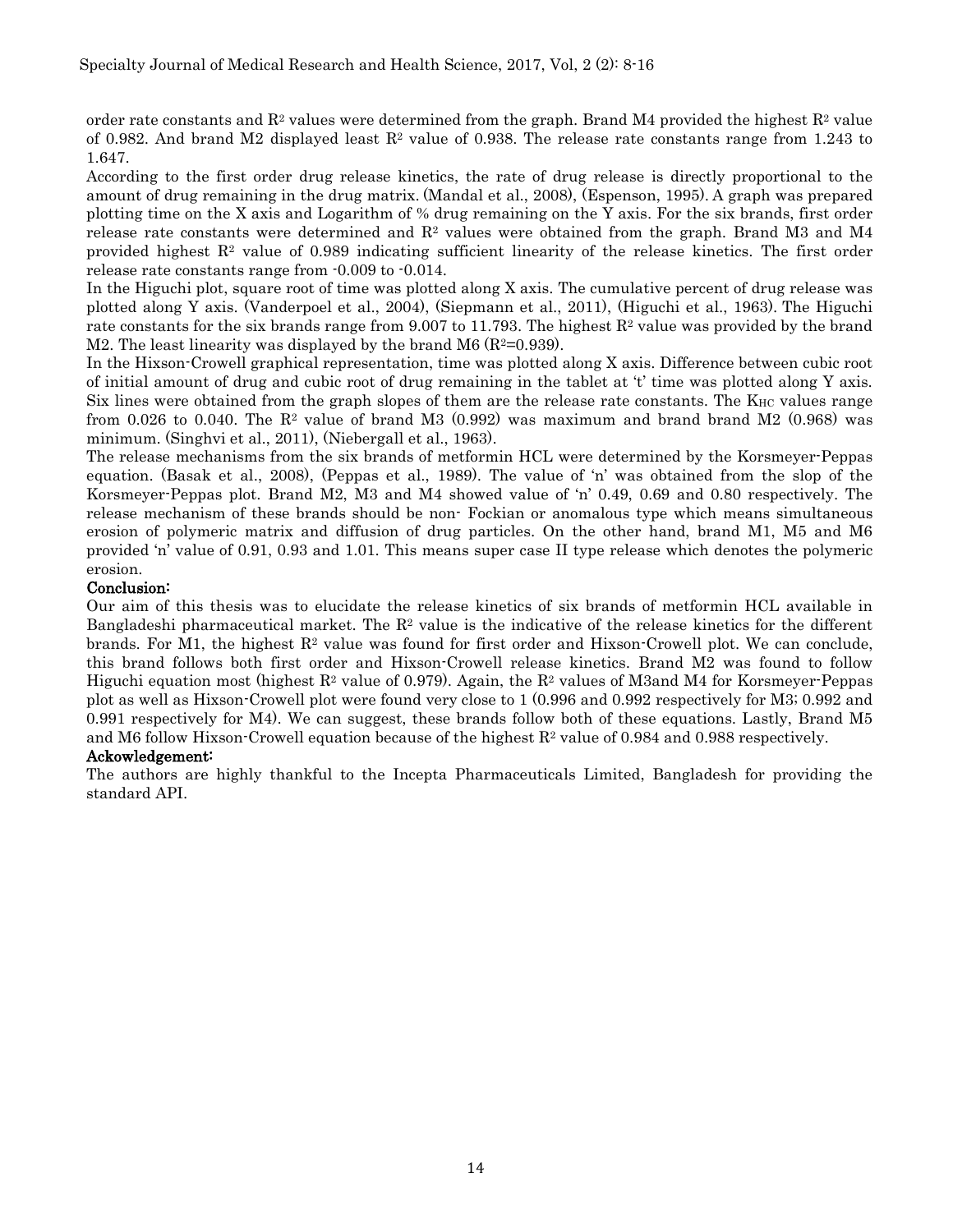### References:

1. Wadher KJ, Kakde RB, Umekar MJ. Formulations of sustained release metformin hydrochloride tablet using combination of lipophilic waxes by melt granulation technique. African Journal of Pharmacy and Pharmacology. 2010 Aug 31;4(8):555-61.

2. Wadher KJ, Kakde RB, Umekar MJ. Formulation of sustained release metformin hydrochloride matrix tablets: Influence of hydrophilic polymers on the release rate and in vitro evaluation. International Journal of Research in Controlled Release. 2011;1(1):9-16.

3. Klepser TB, Kelly MW. Metformin hydrochloride: an antihyperglycemic agent. American journal of health-system pharmacy. 1997 Apr 1;54(8):893-903.

4. Cusi K, Consoli A, Defronzo RA. Metabolic effects of metformin on glucose and lactate metabolism in noninsulin-dependent diabetes mellitus. The Journal of Clinical Endocrinology & Metabolism. 1996 Nov;81(11):4059-67.

5. Tahrani AA, Varughese GI, Scarpello JH, Hanna FW. Metformin, heart failure, and lactic acidosis: is metformin absolutely contraindicated?. BMJ: British Medical Journal. 2007 Sep 6;335(7618):508.

6. Salpeter SR, Greyber E, Pasternak GA, Salpeter EE. Risk of fatal and nonfatal lactic acidosis with metformin use in type 2 diabetes mellitus. The Cochrane Library. 2010 Apr 14.

7. Gusler G, Gorsline J, Levy G, Zhang SZ, Weston IE, Naret D, Berner B. Pharmacokinetics of metformin gastric‐retentive tablets in healthy volunteers. The Journal of Clinical Pharmacology. 2001 Jun 1;41(6):655-61.

8. Odidi A, Odidi I, inventors; Intellipharmaceutics Corp., assignee. Extended release metformin hydrochloride formulations. United States patent US 6,676,966. 2004 Jan 13.

9. Davidson MB, Peters AL. An overview of metformin in the treatment of type 2 diabetes mellitus. The American journal of medicine. 1997 Jan 31;102(1):99-110.

10. Setter SM, Iltz JL, Thams J, Campbell RK. Metformin hydrochloride in the treatment of type 2 diabetes mellitus: a clinical review with a focus on dual therapy. Clinical therapeutics. 2003 Dec 1;25(12):2991-3026.

11. Roy H, Brahma CK, Nandi S, Parida KR. Formulation and design of sustained release matrix tablets of metformin hydrochloride: Influence of hypromellose and polyacrylate polymers. International Journal of Applied and Basic Medical Research. 2013 Jan 1;3(1):55.

12. Sheorey DS, Dorle AK. Release kinetics of drugs from rosin-glycerol ester microcapsules prepared by solvent evaporation technique. Journal of microencapsulation. 1991 Jan 1;8(2):243-6.

13. Banakar UV. Pharmaceutical dissolution testing. Drugs and the pharmaceutical sciences. 1991;49:1- 426.

14. Khan KA. The concept of dissolution efficiency. Journal of pharmacy and pharmacology. 1975 Jan 1;27(1):48-9.

15. Biswas BK, Islam MS, Begum F, Rouf AS. In vitro release kinetic study of esomeprazole magnesium from methocel K15M and methocel K100 LVCR matrix tablets. Dhaka University Journal of Pharmaceutical Sciences. 2008;7(1):39-45.

16. Vanderpoel DR, Hussein MA, Watson-Heidari T, Perry A. Adherence to a fixed-dose combination of rosiglitazone maleate/metformin hydrochloride in subjects with type 2 diabetes mellitus: a retrospective database analysis. Clinical therapeutics. 2004 Dec 1;26(12):2066-75.

17. Mandal U, Pal TK. Formulation and in vitro studies of a fixed-dose combination of a bilayer matrix tablet containing metformin HCl as sustained release and glipizide as immediate release. Drug development and industrial pharmacy. 2008 Jan 1;34(3):305-13.

18. Kumar KV, Porkodi K, Rocha F. Langmuir–Hinshelwood kinetics–a theoretical study. Catalysis Communications. 2008 Jan 31;9(1):82-4.

19. Espenson JH. Chemical kinetics and reaction mechanisms. New York: McGraw-Hill; 1995 Jan.

20. Siepmann J, Peppas NA. Higuchi equation: derivation, applications, use and misuse. International journal of pharmaceutics. 2011 Oct 10;418(1):6-12.

21. Higuchi T. Mechanism of sustained‐action medication. Theoretical analysis of rate of release of solid drugs dispersed in solid matrices. Journal of pharmaceutical sciences. 1963 Dec 1;52(12):1145-9.

22. Basak SC, Kumar KS, Ramalingam M. Design and release characteristics of sustained release tablet containing metformin HCl. Revista Brasileira de Ciências Farmacêuticas. 2008 Sep;44(3):477-83.